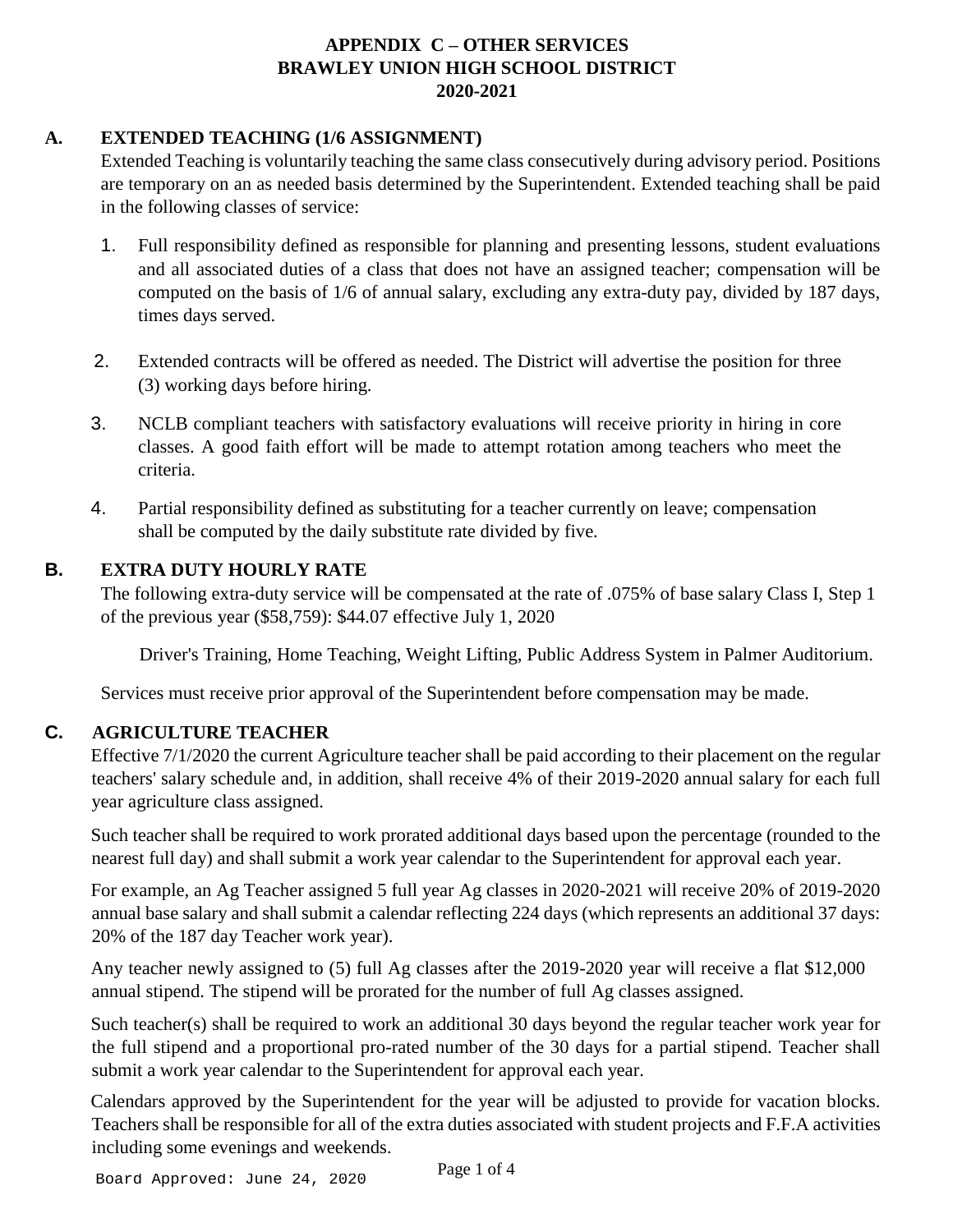### **D. NEW TEACHER ORIENTATION:**

Teachers new to the District who are required to attend a special orientation meeting before the beginning of the school year shall be paid for that day the sum of one-half of the Daily rate of Class I, Step 1, of the previous year, for one-half (1/2) day of service. This is to be paid by September 10.

### **E. ATHLETIC DIRECTOR**

Effective 7/1/2020 the current Athletic Director shall be paid according to their placement on the regular teachers' salary schedule and, in addition, shall receive 15% of their 2019-2020 annual base salary as a flat stipend each year.

Any teacher newly assigned to AD after the 2019-2020 year will receive a flat \$12,000 annual stipend.

AD shall be responsible for all of the duties associated with Athletics as prescribed in the Athletic Director job description, including evenings and weekends.

### **F. ASSOCIATED STUDENT BODY DIRECTOR**

Effective 7/1/2020 the current ASB Director shall be paid according to their placement on the regular teachers' salary schedule and, in addition, shall receive 15% of their 2019-2020 annual base salary as a flat stipend each year.

Any teacher newly assigned to ASB after the 2019-2020 year will receive a flat \$12,000 annual stipend.

ASB Director shall be responsible for all of the duties associated with Associated Student Body activities and events as prescribed in the ASB Director job description, including some evenings and weekends.

## **G. TEACHER INDUCTION MENTOR: \$2,000 PER YEAR**

- 1.0. Teacher Induction Mentors for Induction Teacher candidates participating in the teacher induction program shall be selected according to the program's mentor requirements and the following criteria:
	- 1.1.1. Classroom teacher in the induction teacher candidate's content area.
	- 1.1.2. Non-classroom teacher in induction teacher candidate's content area.
	- 1.1.3. Classroom teacher not in the induction teacher candidate's content area.
	- 1.1.4. Non-classroom teacher not in the induction teacher candidate's content area.
- 1.2. Teacher Induction Mentors must be approved by the Site Administrator and the county office of education Induction Program Director.
- 1.3. Induction Teacher candidates can select a different mentor at semester based on the selection criteria provided the change is due to valid reasons with Site Administrator approval. The stipend will be pro-rated at 50% and payable to each Teacher Induction Mentor at the end of each semester.
- 1.4. Teacher Induction Mentors serve a 1 to 2 year commitment for the duration of the Induction Teacher candidate's program depending on whether they are enrolled in the Early Completion Option (ECO) or not. Teacher Induction Mentor positions shall be re-opened after completion of the 1 or 2 year assignment using a fair and equitable process.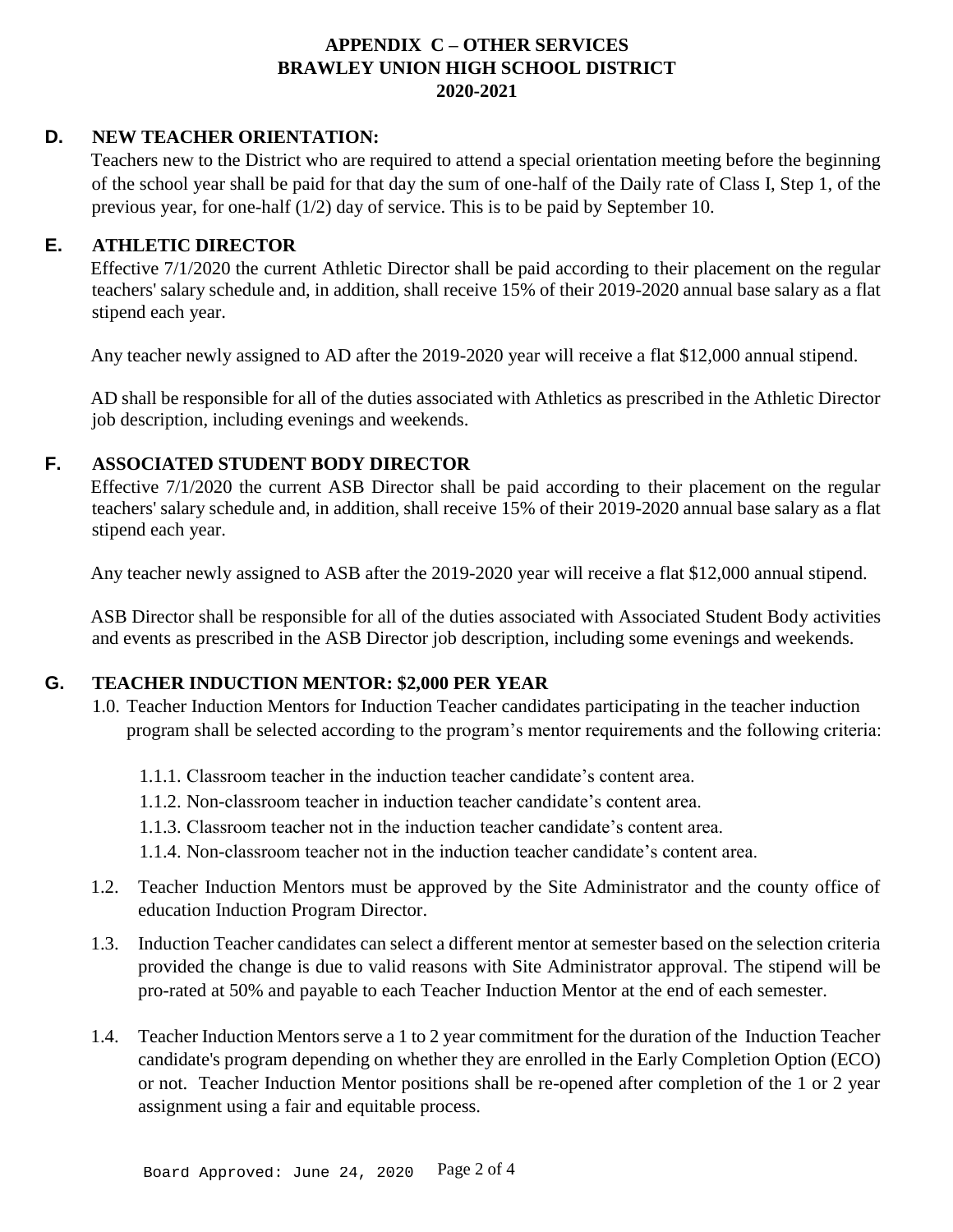# **H. TEACHER INDUCTION DISTRICT LEAD**

- 2.0. \$3,000 PER YEAR
- 2.1. The District shall select the District Lead based on a fair and equitable process according to the District's established selection and hiring procedures.
- 2.2. The District Lead position shall be opened every two years.

# **I. INSTRUCTIONAL COACHES**

Instructional Coaches will receive an additional \$12,000 for additional duties performed during their prep periods. Further, Instructional Coaches will be required to complete 20 additional hours outside of their normal working hours in furtherance of their duties. These hours must receive prior authorization from administration and include, but are not limited to, attending conferences and trainings, providing PD, meeting with teachers, and attending lunchtime meetings.

Instructional Coaches will be compensated with the extra duty hourly rate if they complete hours beyond their prep periods and the 20 additional hours with prior authorization from Administrator.

Assignments will be advertised every year and authorized when District and Teacher have agreed and Board of Trustees has approved.

# **J. TEACHER ON SPECIAL ASSIGNMENT (TOSA)**

The Teacher on Special Assignment shall be paid according to their placement on the regular teachers' salary schedule, and in addition, will receive an additional \$14,000 annual flat stipend.

A TOSA job description will be developed and the assignment will be opened for the 20-21 year.

Teachers on Special Assignment shall work a regular teacher workday and work year, to include attendance of mandatory conferences and workshops, and an additional 120 hours of work performed outside the teacher work day or work year in furtherance of their duties. These hours must receive prior authorization from administration and will include hours worked outside of the teacher contract day and/or days worked prior to or after the teacher work year.

Hours worked beyond the additional 120 hours must be pre-approved by administration and are to be paid at the extra duty hourly rate.

A Period TOSA will receive a \$12,000 flat stipend for additional duties performed during their prep periods. Further, Period TOSAs will be required to complete 20 additional hours outside their normal working hours in furtherance of their duties. Hours worked beyond the additional 20 hours must be preapproved by administration and are to be paid at the extra duty hourly rate.

# **K. WASC COORDINATOR**

The WASC Coordinator will receive the following flat annual stipends for performing additional duties during their prep periods related to the planning, coordination, and completion of the WASC accreditation process:

\$12,000 per year during the year of self-study for full review.

\$6,000 per year during the year of a full review visitation.

\$3,000 per year during the year of self-study for mid-cycle review.

\$2,000 per year during the year of a mid-cycle review visitation.